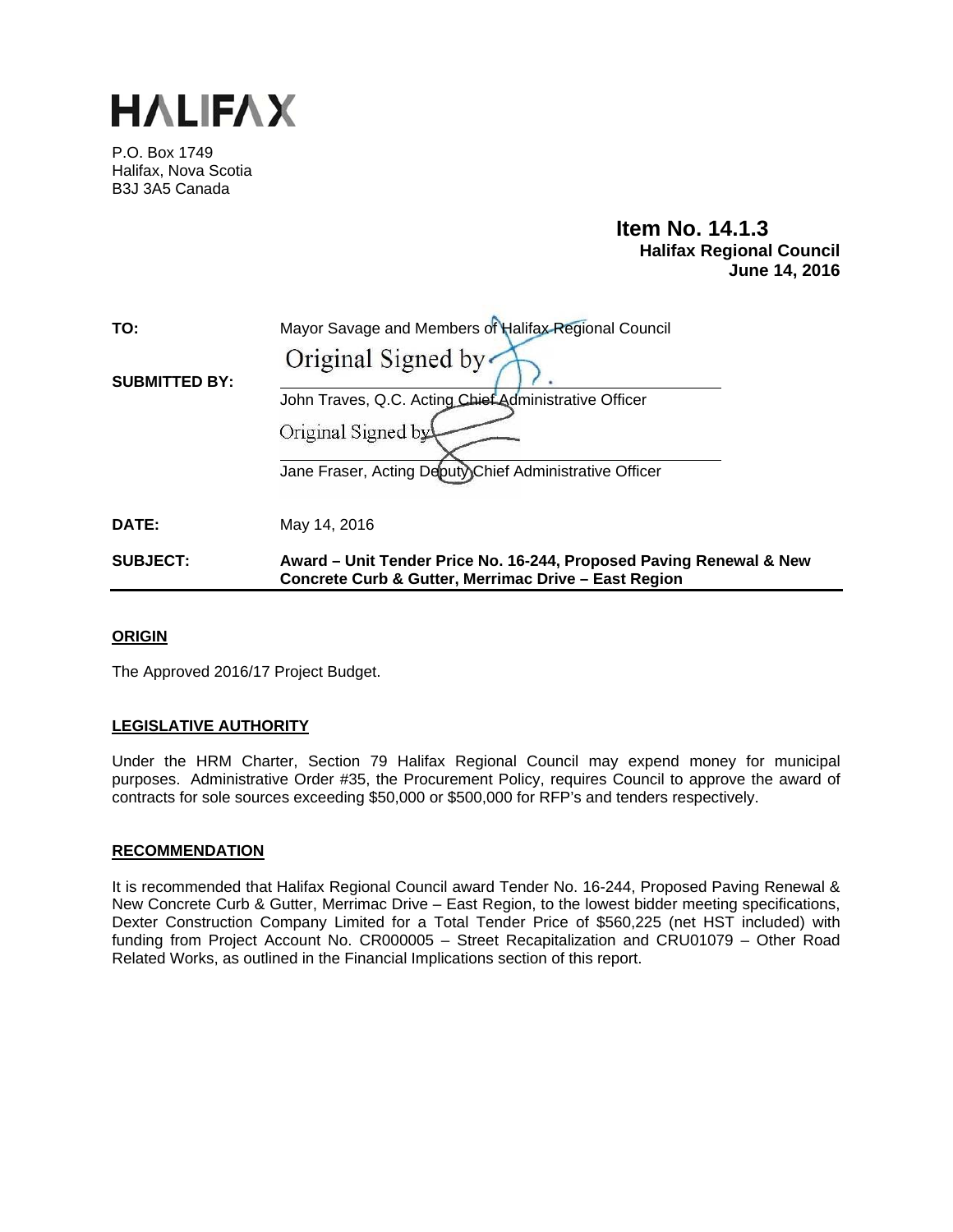## **BACKGROUND**

The Approved 2015/16 Project Budget includes funds for the paving renewal on Merrimac Drive from Forest Hills Parkway to Arklow Drive, and also includes funds for paving renewal of a walkway from Clermont Crescent to Chameau Crescent.

## **DISCUSSION**

Tender No. 16-244 was publicly advertised on the Province of Nova Scotia's Procurement website on April 27, 2016 and closed on May 11, 2016. Bids were received from following companies:

| <b>Name of Company</b>                   | <b>Bid Price (net HST included)</b> |  |
|------------------------------------------|-------------------------------------|--|
| Dexter Construction Company Limited      | \$560,225*                          |  |
| <b>Basin Contracting Limited</b>         | \$591,231                           |  |
| Atlantic Road Construction & Paving Ltd. | \$592,574                           |  |
| Ocean Contractors Limited                | \$610,335                           |  |
| Cumberland Paving & Contracting Limited  | \$670,455                           |  |

#### **\*recommended bidder**

The scope of work for this tender generally consists of the replacement of existing asphalt curb with new concrete curb and gutter, removal of the existing asphalt, installation of new asphalt and associated reinstatement, replacement and installation of some new catchbasins.

It is anticipated that work will commence within three (3) weeks of the tender award and take ten (10) weeks to complete.

This is a **UNIT PRICE** contract and the cost will be dependent upon the actual quantities measured and approved by the HRM Project Manager.

There are no Local Improvement Charges associated with this work.

## **FINANCIAL IMPLICATIONS**

Based on the lowest tendered price of \$537,200 plus net HST of \$23,025, for a net total of \$560,225, funding is available in the Approved 2016/17 Project Budget from Project Account No(s). CR000005 – Street Recapitalization and CRU01079 – Other Road Related Works. The budget availability has been confirmed by Finance.

| <b>Budget Summary:</b> | Project Account No. CR000005 - Street Recapitalization                        |                                                 |  |  |
|------------------------|-------------------------------------------------------------------------------|-------------------------------------------------|--|--|
|                        | <b>Cumulative Unspent Budget</b><br>Less: Tender No. 16-244<br><b>Balance</b> | \$21,254,360<br>528,647 *<br>\$<br>\$20,725,713 |  |  |
|                        | Project Account No. CRU01079 – Other Road Related Works                       |                                                 |  |  |
|                        | <b>Cumulative Unspent Budget</b><br>Less: Tender No. 16-244<br><b>Balance</b> | \$2,468,566<br>$31,578*$<br>SS.<br>\$2,436,988  |  |  |